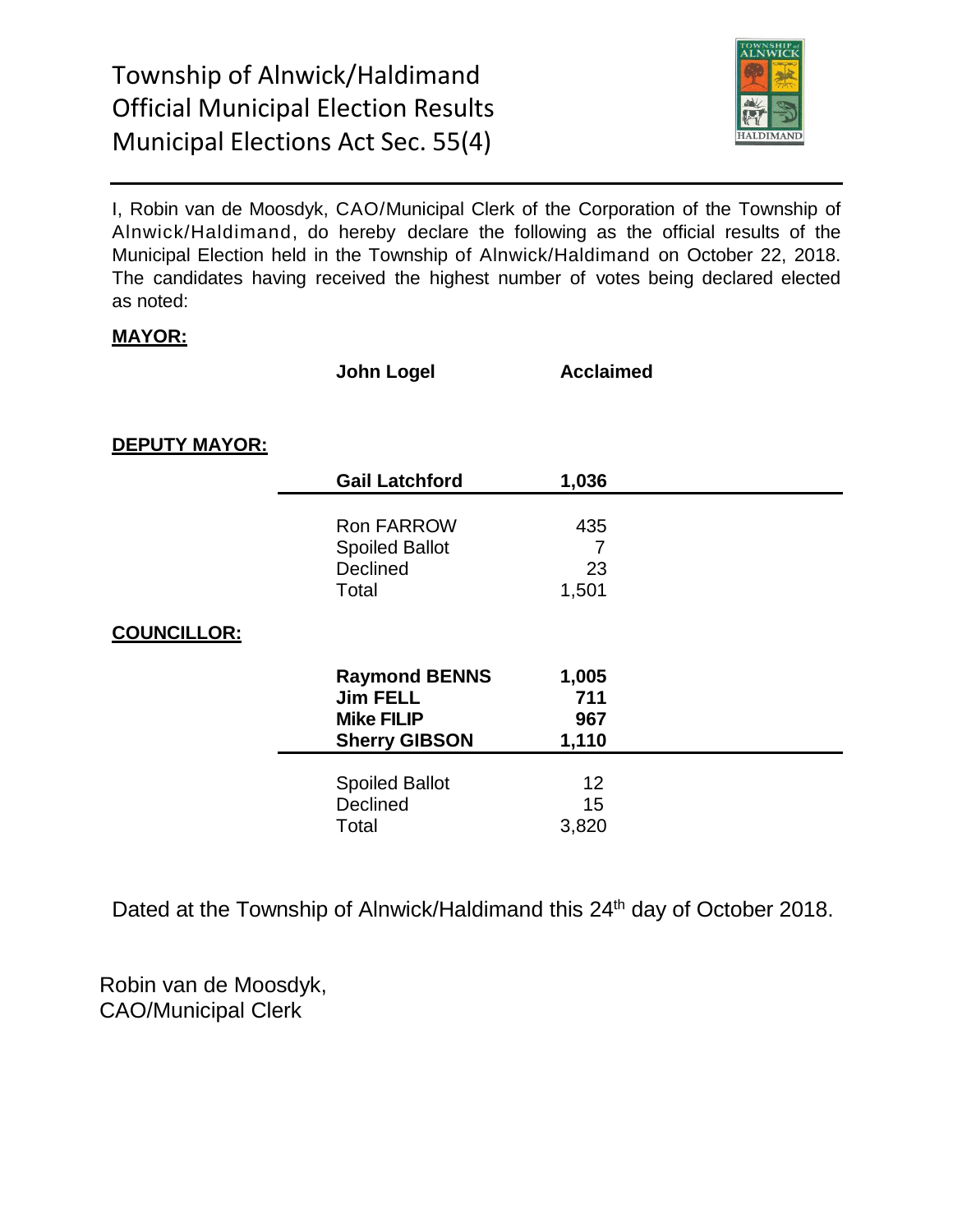# Town of Cobourg Official Municipal Election Results Municipal Elections Act Sec. 55(4)



I, Brent Larmer, Municipal Clerk of the Corporation of the Town of Cobourg, do hereby declare the following are official results for the summary of votes cast in the Town of Cobourg for the office of English Public School Board- Kawartha Pine Ridge District School Board and English Separate School Board Trustee –Peterborough, Victoria, Northumberland and Clarington Catholic District School Board.

## **English Public School Board Trustee Kawartha Pine Ridge District School Board**

Combined area of Alnwick/Haldimand Township, Town of Cobourg, Hamilton Township and the Municipality of Port Hope.

| <b>Jaine KLASSEN JENINGA</b>  | 7,768  |
|-------------------------------|--------|
| <b>Terry BROWN</b>            | 5,542  |
| <b>Anthony CARUSO</b>         | 3,561  |
| <b>James GORDON GILCHRIST</b> | 3,486  |
| <b>Spoiled Ballot</b>         | 392    |
| Declined                      | 2,042  |
| Total                         | 22,791 |

## **English Separate School Board Trustee – Peterborough, Victoria, Northumberland and Clarington Catholic District School Board**

Combined area of Alnwick/Haldimand Township, Town of Cobourg, Hamilton Township and the Municipality of Port Hope, Municipality of Brighton, Municipality of Trent Hills, Township of Cramahe and City of Quinte West – Murray Ward.

### **David BERNIER Acclaimed**

Dated at the Town of Cobourg this 23<sup>rd</sup> day of October 2018.